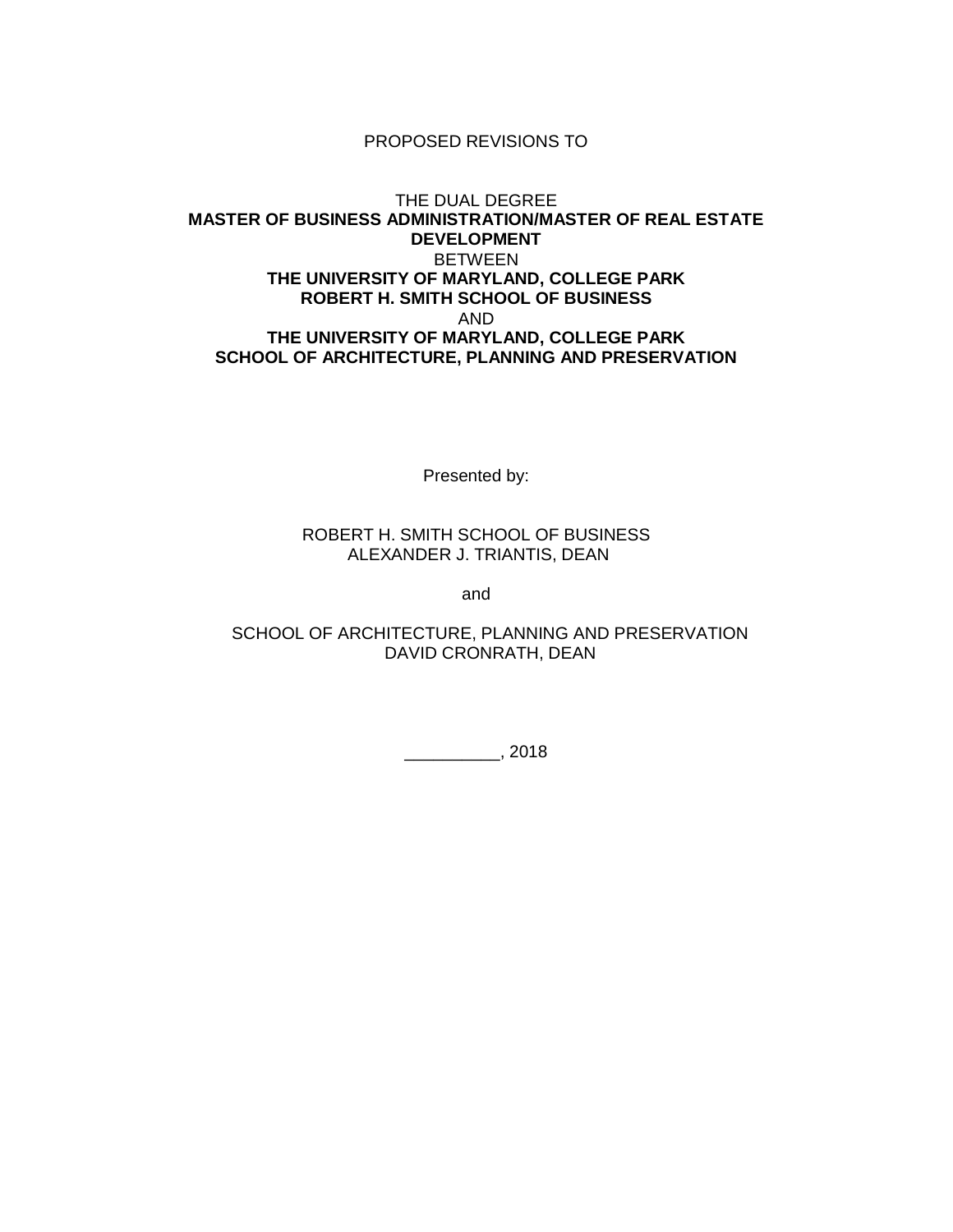## **UNIVERSITY OF MARYLAND DUAL DEGREE PROPOSAL FOR Master of Business Administration/Master of Real Estate Development (MBDV)**

Approved by the Faculty of the School of Architecture, Planning and Preservation [Date] Approved by the Faculty of the Robert H. Smith School of Business [Pending].

### **INTRODUCTION**

The University of Maryland at College Park offers an accredited Master of Business Administration Degree (see Curricula A) on a Full Time basis with day time classes on the College Park campus and on a part time basis at Shady Grove, Baltimore and downtown DC with evening classes, and a Master of Real Estate Development Degree (see Curriculum B) with evening classes only on the College Park campus. Over the past few years there has been an increase in the number of students in these programs requesting to take courses in real estate or business management when they are enrolled in only one or the other, as well as prospective students inquiring whether they can take a dual or joint degree in both. At present, a student wishing to obtain both degrees must satisfy the credit requirements of both programs and can only do so sequentially: First (or second) completing 33 credits in RDEV and 54 credits in Business Management.

The School of Architecture, Planning and Preservation has a stated goal to become "an international leader in addressing land use and built form issues critical to the solution of pressing economic, social and environmental problems." The School's Strategic Plan further states that this goal would be achieved through several means, including by "enhancing and integrating existing professional degree programs." The Robert H. Smith School of Business strategic plan has several objectives that would be enhanced by the offering of this dual degree. In particular, the Smith School seeks to introduce new specialty Masters variants, create a more diverse pool of graduate students, differentiate its programs through distinct design or service, and increase value from its existing programs. A dual degree program offered by the Smith School and the School of Architecture Planning and Preservation thus would contribute to achieving the goals of both Schools, respond to desires expressed by current and prospective students and put the University in a better competitive position with the business and real estate programs offered in the region, some of which do offer a dual MBA and MRED equivalent.

#### **THE UNIVERSITY'S STRATEGIC PLAN**

The MBA degree offered by the Smith School is a highly sought after, highly ranked program that prepares it's students with a broad base of business knowledge, skills and theory applicable to a wide range of business, while the MRED program focuses intensely on the specialized knowledge and applied skills that focus on developing, financing and managing real estate assets. The combination should produce the best and most prepared to innovate and make their mark in real estate.

For a land grant institution such as the University of Maryland and a state where some of the most innovative real estate leaders and developments that have led the nation, such as Columbia, Greenbelt, the Inner Harbor, Kentlands, and clear back to Historic St. Mary's City and innovations in Smart Growth and Affordable Housing have been taken up nationwide – it is time that Maryland embraced and taught a new generation through it's academic programs, one of the most entrepreneurial professions a student can embrace. With their MBA courses they will have the strongest of foundations to address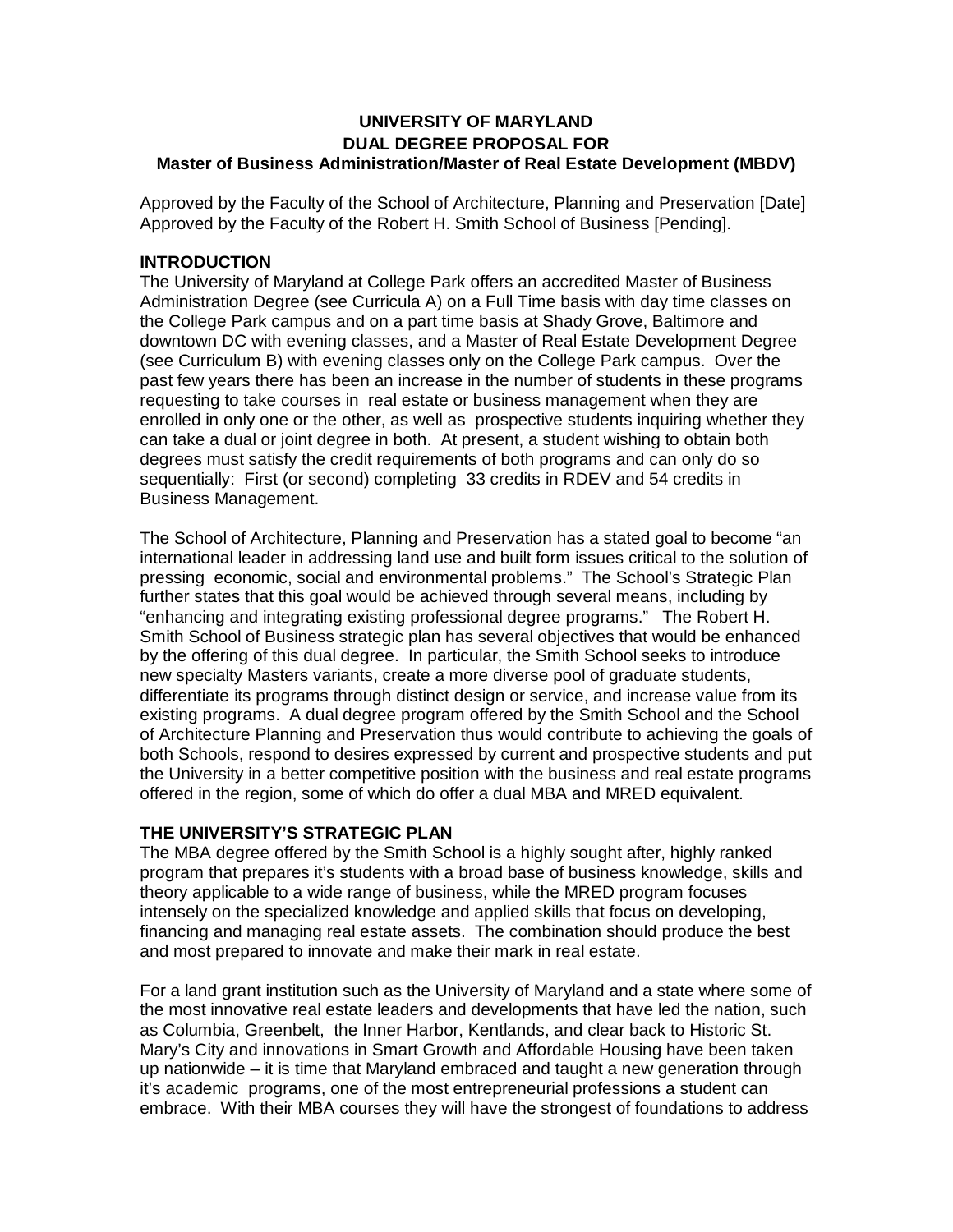finance, accounting, marketing and management, while their MRED courses will focus on the unique facets of real estate finance, plus the best in land use planning, urban and regional design, adaptive reuse, urban infill and affordable housing or other types of real estate.

We believe that by offering an MBA/MRED dual degree program, we will be contributing to the achievement of the University's goal for Maryland graduates to provide "leadership in their respective fields and . . . be known for their command of both theory and practice. They will be highly sought after, [and] recruited to . . .professional opportunities of significance and stature." Offering a dual degree will give our students the knowledge, skill and practice to compete for the top jobs in real estate finance and development, and enhance the goal that the University "act with entrepreneurial spirit in tackling big issues, seizing opportunities, and adapting quickly to changing circumstances." Maryland, as a land grant institution, will be embracing one of the significant issues of our day – how to develop real estate that is financeable, sits "lightly" on the land, efficiently uses the real estate already in place, and stewards the land and the existing and future buildings sitting on that land for the future.

Real estate finance and development with its numerous elements from finance to design, construction, urban planning and management of ongoing operations has an enormous impact on the US and world economy. With the business of real estate reaching into all aspects of our communities and institutions, from housing to work places, our institutions, including hospitals, schools and churches, to the places where we work, play and shop – real estate and the business of real estate is everywhere. Graduating sophisticated MBA students with real knowledge of real estate issues and what it takes to finance and develop our communities and graduating MRED students who have a grounding in the business analytical and management skills obtained through business management courses, is one of, and arguably, the best, approach to preparing for a high quality and impactful career in real estate.

Maryland's MRED degree was only the  $6<sup>th</sup>$  program (started in 2006) in the US to offer a graduate degree in real estate development designed to engage the disparate array of disciplinary areas (from planning, to design, to construction and asset management, and, of course, the traditional real estate finance, valuation and market analysis), to undertake real estate finance and development. The Maryland Model took hold and there are now 24 broad based real estate programs offered through Planning, Architecture, and Business schools – often in combinations that embrace the highly complex and disparate skills and knowledge that the development, design and finance of real estate takes. The Smith School's MBA degree is one of the very best in the country and the combination of the discipline that comes with the business management skills and knowledge from a Smith degree and the breadth of knowledge and skills in the more focused area of real estate development the student's will obtain from the MRED degree will prepare the students who complete the dual degrees for unparalleled careers in real estate.

Indeed, the University's Strategic Plan calls for Maryland to be one of the great universities of the 21<sup>st</sup> Century "willing and able to be trailblazers, to link and integrate different academic disciplines. . . From its roots as a land-grant institution, Maryland has always been responsive to opportunities for joining with others to enrich the educational experience of its students, advance knowledge, and stimulate creativity." The Dual MBA/MRED degree will be another bow in the quiver of the University to enhance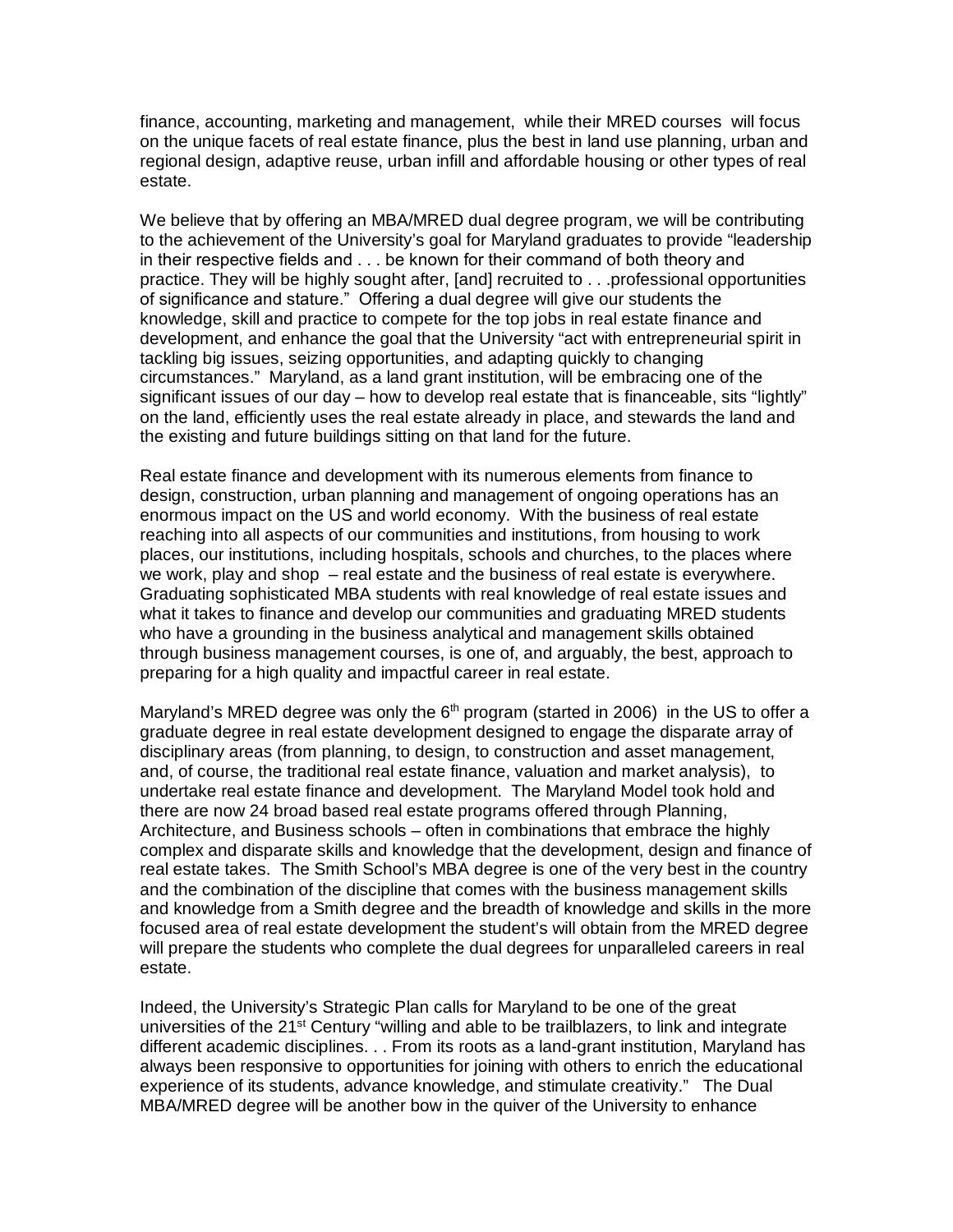innovation in education as well as innovation and entrepreneurship in a wide variety of real estate business opportunities.

And finally, the Strategic Plan calls for the University to "maintain excellent professional graduate programs that are nationally recognized for their contributions to the practice of the professions, for their forward-looking curricula, and for their spirit of innovation and creativity." This proposed dual degree couldn't be more in line with this goal of the Plan; as both degrees individually, and now jointly push the creative boundaries of the real estate profession, of the delivery of creative and innovate education in a forwardlooking curriculum.

We believe the proposal for the dual degree MBDV [MBA/MRED] is poised to take Maryland and its students to the next level of opportunity with a forward-looking, innovative curricula which will prepare graduate students for the highest level of practice in the business of real estate.

### **THE CURRICULUM**

The curriculum proposed (see below) requires a total of 75 credits, by combining 33 RDEV credits with 42 BUXX credits. While the total number of credits will be less than if a student took the degrees sequentially, the combination of taking the classes on an interweaving basis, thus seeing the connections with general business management theory and skills and the very applied nature of the MRED courses, the objectives for educating a coterie of students with superior skills to enter the real estate field will be assured.

In effect, the RDEV credits become comparable to specialized electives that an MBAonly student would take in their second year, but retains electives in business so that they also can deepen their knowledge in a particular area of business management as well, whether it be tax, accounting, marketing or finance. The addition of the MRED degree to the dual degree MBA credits, adds an extra semester to the standard full time MBA to make it a 2  $\frac{1}{2}$  year program, or if a student elects to take summer and winter courses they could still complete both degrees in a two year time frame.

Given that MRED courses are all offered in the evening, it will be very doable for a full time College Park based student to take both BUXX and RDEV courses during the same terms. For students in the part time programs outside of College Park, the sequence of courses following the required BUXX courses will be worked out on an individual basis, although the MRED program expects to offer in the future, if the numbers of students justifies it, certain core RDEV courses at the Shady Grove and DC locations as well.

#### **PROGRAM ADMINISTRATION**

This addition of a dual degree option for MBA and MRED students will not require additional faculty or expense to the University and does not alter either of the two programs themselves. It is anticipated that initially 4 to 5 students would enroll in the program annually, but the programs determined they needed to limit or wanted to expand the number of dual degree students that would also be possible. The Schools would agree each year on the maximum number they would accept in a particular application cycle.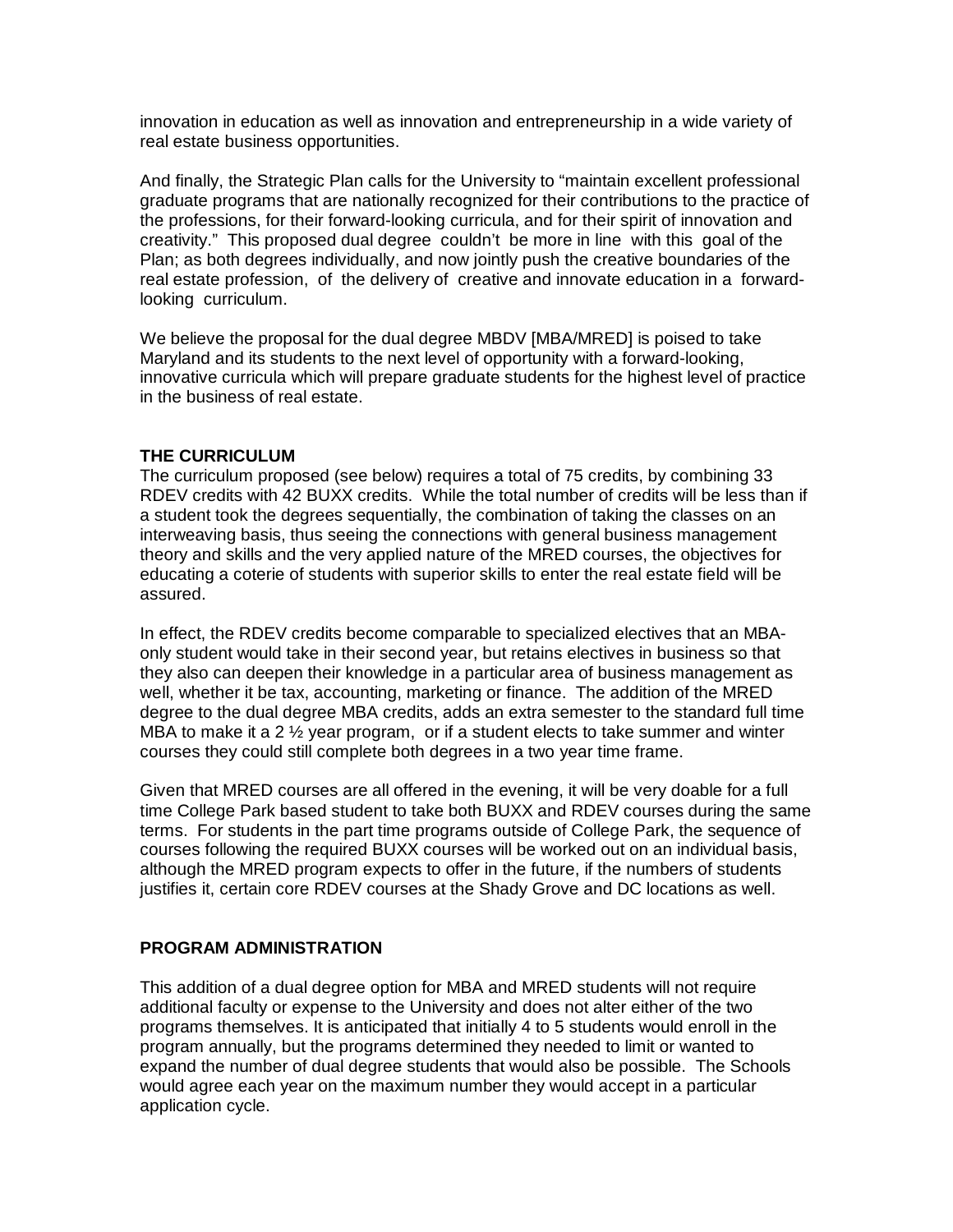Dual degree applications will be reviewed by each program using their usual process and standards without modification. It will require a recommendation of admission to the Graduate School from each program independently for a student to be admitted. Because the numbers are not expected to expand the programs significantly, nor modify any of the current administrative procedures for admissions or advising, the administrative load is not expected to be other than nominally impacted by the addition of the dual degree. The catalogue and web sites will need to be updated, but otherwise no impact on staff or administration is anticipated. Other than these start up administrative tasks the ongoing admissions and operations of the two programs are not anticipated to be impacted in any fundamental or significant fashion. Both programs currently maintain an advising function for their students and advising of dual degree students will simply be a variation of those functions in each School.

The strong curriculum, as proposed in Appendix C, provides students with both the breadth of knowledge and skills inherent in an MBA program and the specialized knowledge and applied skills embraced by the MRED program. The proposed curriculum also provides value for tuition paid which is critical to the success of the dual degree program. This is accomplished not only by assuring that in  $2\frac{1}{2}$  (or even 2 years if summer and winter courses are chosen) that students can complete both degrees in a timely fashion, but that the cost, is less than it would be taking the degrees sequentially. (See the Schedules shown below).

For the dual MBA/MRED program, the students will pay tuition and fees based on the rates charged by each program (ie. for MRED courses they will pay MRED tuition rates and for MBA courses they will pay MBA rates). There will be no unique tuition rate introduced for this dual program.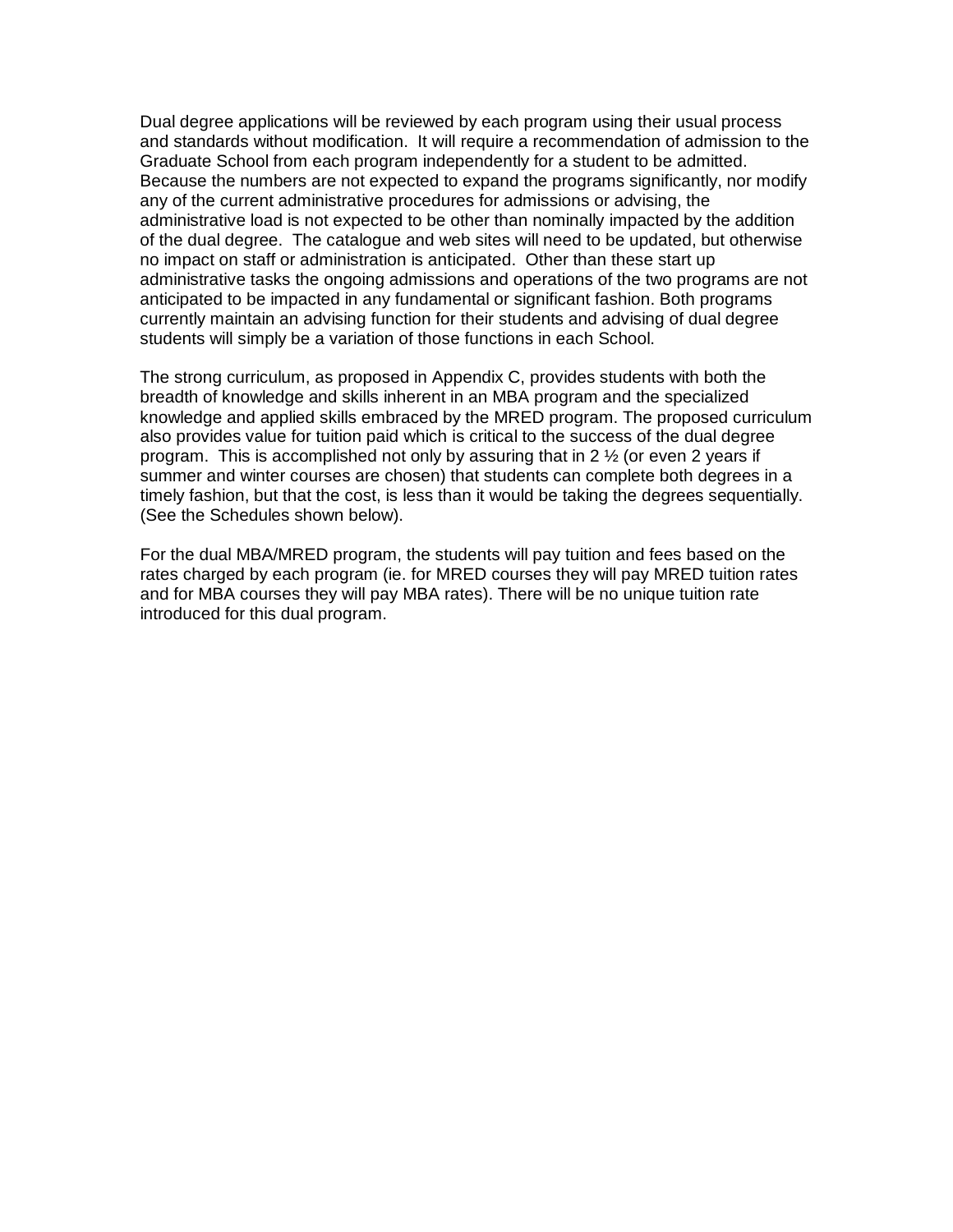#### **Appendix A**

#### **DUAL DEGREE CURRICULUM**

#### **MASTER OF BUSINESS ADMINISTRATION MASTER OF REAL ESTATE DEVELOPMENT DUAL DEGREE [MBDV Prerequisite: B.A. or B.S**

### **DUAL DEGREE CURRICULUM CREDITS**

## **MASTER OF BUSINESS ADMINISTRATION**

## **Core Credits**

| <b>BUSI 610 Intro to Financial Accounting</b>          | 2              |
|--------------------------------------------------------|----------------|
| <b>BUSI 630 Data, Models and Decisions</b>             | $\overline{2}$ |
| <b>BUSI 640 Financial Management</b>                   | $\overline{c}$ |
| <b>BUSI 650 Marketing Management</b>                   | $\overline{c}$ |
| <b>BUSI 662 Leadership and Teamwork</b>                | $\overline{2}$ |
| <b>BUSI 681 Managerial Economics and Public Policy</b> | $\frac{2}{2}$  |
| BUSI 690 Strategic Management                          |                |
| <b>BUSI 611 Managerial Accounting</b>                  | $\overline{2}$ |
| <b>BUSI 634 Operations Management</b>                  | $\overline{2}$ |
| BUSI 621/622 Technology Core Option                    | $\overline{2}$ |
| <b>BUSI 683 Global Economic Environment</b>            | $\frac{2}{2}$  |
| <b>Core Total</b>                                      |                |
| <b>BUSI 7xx Elective</b>                               |                |
| <b>BUSI 7xx Elective</b>                               | $\frac{2}{2}$  |
| <b>BUSI 7xx Elective</b>                               | $\overline{2}$ |
| <b>BUSI 7xx Elective</b>                               | $\overline{2}$ |
| <b>BUSI 7xx Elective</b>                               | $\overline{2}$ |
| <b>BUSI 7xx Elective</b>                               | $\overline{2}$ |
| <b>BUSI 7xx Elective</b>                               | $\overline{2}$ |
| <b>BUSI 7xx Elective</b>                               | $\overline{2}$ |
| <b>BUSI 7xx Elective</b>                               | $\frac{2}{20}$ |
| <b>BUSI 7xx Elective</b>                               |                |
| <b>Elective Total</b>                                  |                |
| <b>SUBTOTAL</b>                                        | 42             |

## **RDEV Required Courses for the MBRE Dual Degree**

| Introduction to Principles, Process and Practice of             |   |
|-----------------------------------------------------------------|---|
| <b>Real Property Development</b>                                | 3 |
| <b>Real Property Law and Ethics</b>                             | 3 |
| <b>Fundamentals of Real Property Development Finance</b>        | 3 |
| <b>Commercial Leasing</b>                                       | 3 |
| RDEV 688xx Course meeting Market Analysis and Valuation cognate |   |
|                                                                 |   |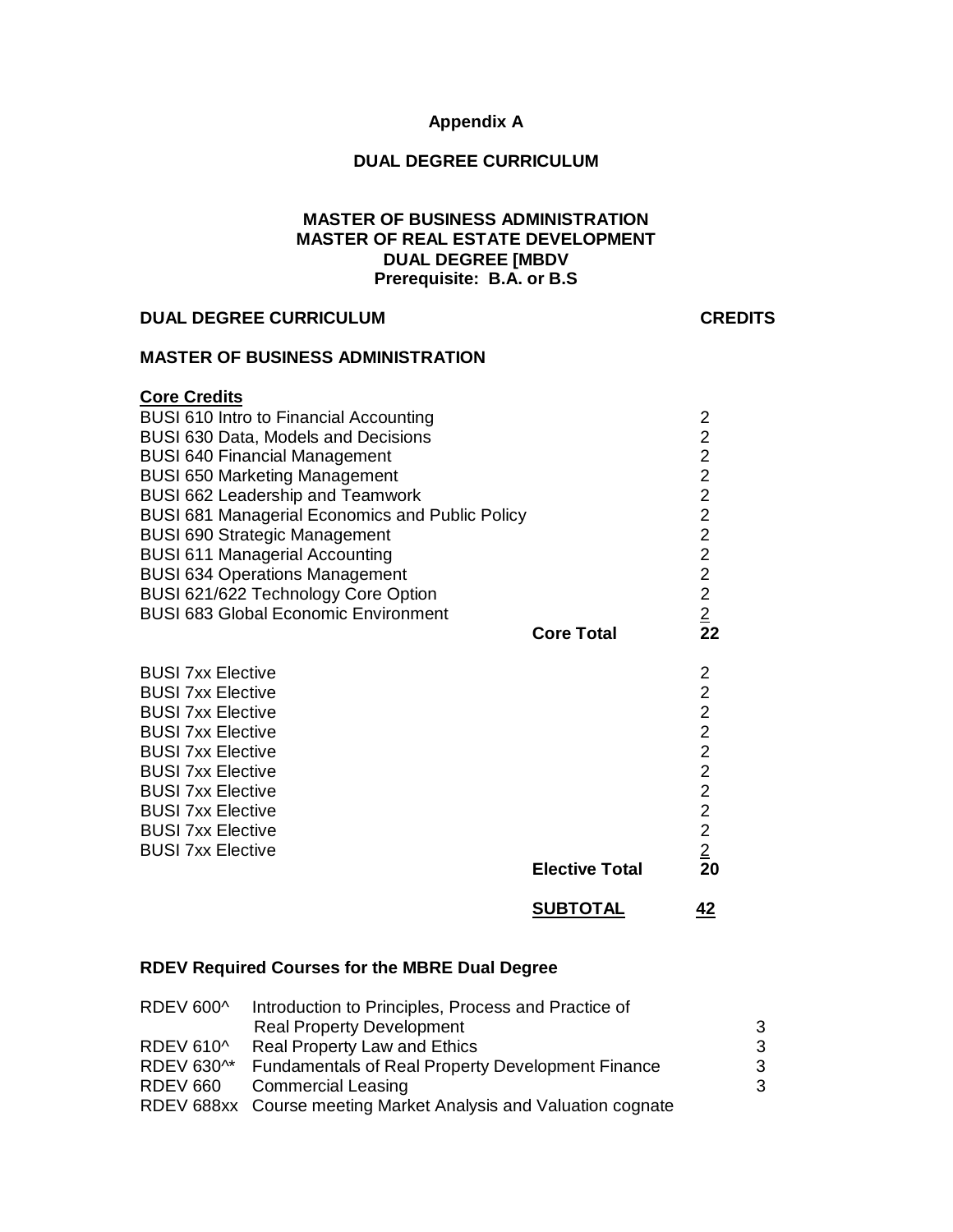| requirement                                                   |                                                                        |
|---------------------------------------------------------------|------------------------------------------------------------------------|
| RDEV 688xx Course meeting Construction Management and Methods |                                                                        |
|                                                               |                                                                        |
| RDEV 688xx Course meeting Real Property Operations/Management |                                                                        |
| cognate requirement                                           |                                                                        |
| RDEV 688xx Course meeting Planning and Entitlements cognate   |                                                                        |
| requirement                                                   | З                                                                      |
| RDEV 688xx Course meeting Urban Design cognate requirement    |                                                                        |
| RDEV 688xx Elective (such as Capital Markets; Tax Credit      |                                                                        |
|                                                               |                                                                        |
| Capstone Project (Research or Project Feasibility Options)    |                                                                        |
|                                                               | cognate requirement<br>Financing; Structured Finance; Risk Management) |

\*Prerequisite or co-requisite for this course is an introductory accounting course at either the graduate or undergraduate level

^Students who have advanced courses or experience in real property law, practice or finance may, with permission of the Department, substitute advanced RDEV courses for these basic courses. No waiver of course credits is permitted.

| <b>Subtotal</b> | 33 |
|-----------------|----|
|                 |    |

# **TOTAL CREDITS FOR BOTH DEGREES 75**

NOTE:

The MRED degree program is 33 credits and the MBA degree program standing alone has 54 credits. This dual degree proposal has 75 credits (33RDEV and 42BUSI) with the following courses counting towards both degrees.

| <b>BUSI 610</b> | Intro to Financial Accounting                                                     |
|-----------------|-----------------------------------------------------------------------------------|
| RDEV 610        | Real Property Law and Ethics                                                      |
| RDEV 660        | <b>Commercial Leasing</b>                                                         |
| RDEV 688xx      | Elective (such as Capital Markets; Tax Credit Financing; Structured Finance; Risk |
|                 | Management)                                                                       |
| RDEV 688xx      | Course meeting Construction Management and Methods cognate requirement            |

## **DUAL DEGREE MBA/MRED SCHEDULE+**

| FALL SEMESTER (1 <sup>st</sup> year)                   | <b>Credits</b> |    |
|--------------------------------------------------------|----------------|----|
| BUSI 610 Intro to Financial Accounting                 |                |    |
| BUSI 630 Data, Models and Decisions                    | 2              |    |
| <b>BUSI 640 Financial Management</b>                   | 2              |    |
| <b>BUSI 650 Marketing Management</b>                   | 2              |    |
| BUSI 662 Leadership and Teamwork                       | 2              |    |
| <b>BUSI 681 Managerial Economics and Public Policy</b> | 2              |    |
| <b>BUSI 690 Strategic Management</b>                   | 2              |    |
|                                                        | Subtotal       | 14 |

| SPRING SEMESTER (1 <sup>st</sup> year) | Credits |
|----------------------------------------|---------|
| <b>BUSI 611 Managerial Accounting</b>  |         |
| <b>BUSI 634 Operations Management</b>  |         |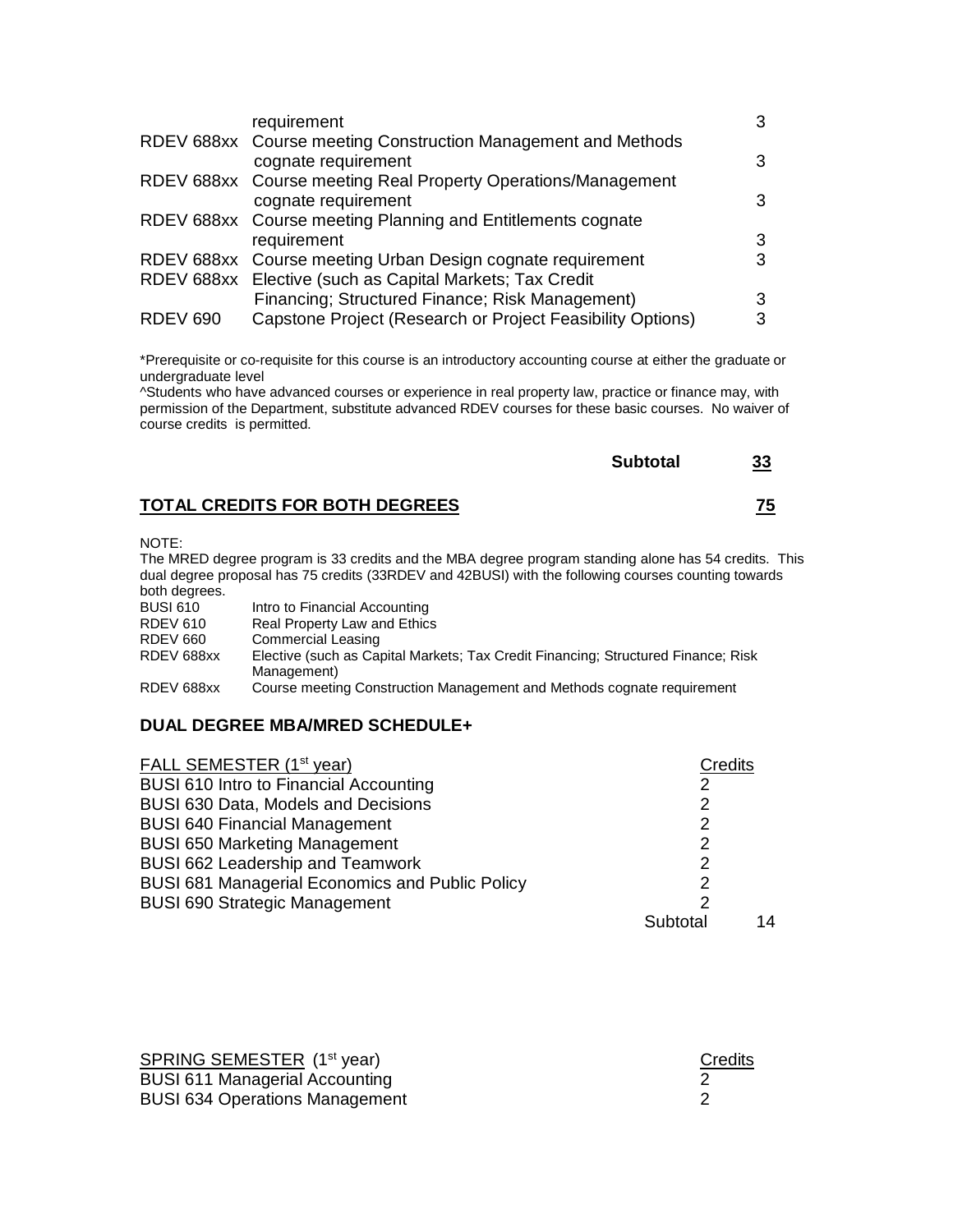| BUSI 621/622 Technology Core Option<br><b>BUSI 7xx Elective</b><br>RDEV 600 Introduction to Real Estate Development<br>RDEV 630 Fundamentals of Real Property Finance                                                                                               | $\overline{\mathbf{c}}$<br>$\begin{array}{c} 2 \\ 3 \\ 3 \end{array}$         |         |
|---------------------------------------------------------------------------------------------------------------------------------------------------------------------------------------------------------------------------------------------------------------------|-------------------------------------------------------------------------------|---------|
| RDEV 610 Real Property Law and Ethics                                                                                                                                                                                                                               | 3<br>Subtotal                                                                 | 17      |
| FALL SEMESTER (2 <sup>nd</sup> Year)<br><b>BUSI 683 Global Economic Environment</b><br><b>BUSI 7xx Elective</b><br><b>BUSI 7xx Elective</b><br>RDEV 688xx Real Property Operations/Management<br>RDEV 688xx Market Analysis OR Valuation<br>RDEV 688xx Urban Design | $\overline{2}$<br>$\begin{array}{c}\n 2 \\  2 \\  3 \\  \end{array}$<br>3     | Credits |
|                                                                                                                                                                                                                                                                     | Subtotal                                                                      | 15      |
| SPRING SEMESTER (2 <sup>nd</sup> year)<br><b>BUSI 7xx Elective</b><br><b>BUSI 7xx Elective</b><br><b>BUSI 7xx Elective</b><br>RDEV 688xx Construction Mgmt and Methods<br>RDEV 688xx Planning and Entitlements<br>RDEV 688xx Real Property Operations/Management    | <b>Credits</b><br>$2223$<br>3<br>$\overline{3}$<br>Subtotal                   | 15      |
| FALL SEMESTER (3rd Year)<br><b>BUSI 7xx Elective</b><br><b>BUSI 7xx Elective</b><br><b>BUSI 7xx Elective</b><br><b>BUSI 7xx Elective</b><br>RDEV 660 Commercial Leasing<br>RDEV 690 Capstone (Development Project Feasibility)                                      | Credits<br>2<br>$\begin{array}{c}\n2 \\ 2 \\ 3\n\end{array}$<br>3<br>Subtotal | 14      |
|                                                                                                                                                                                                                                                                     | <b>Total Credits:</b>                                                         | 75      |

+ Students who wish to complete the dual degrees within 24 months, may, if they make that decision by the end of the first term, arrange their RDEV courses such that by taking 14 credits in Summer and Winter terms they could complete their requirements by Spring of the Second year.

Note: Students can also complete this option by enrolling in the evening MBA program in Baltimore, Washington, DC, and/or Shady Grove but the duration of the degree will be a minimum of 2 years. Those interested will construct a program layout with their advisor.